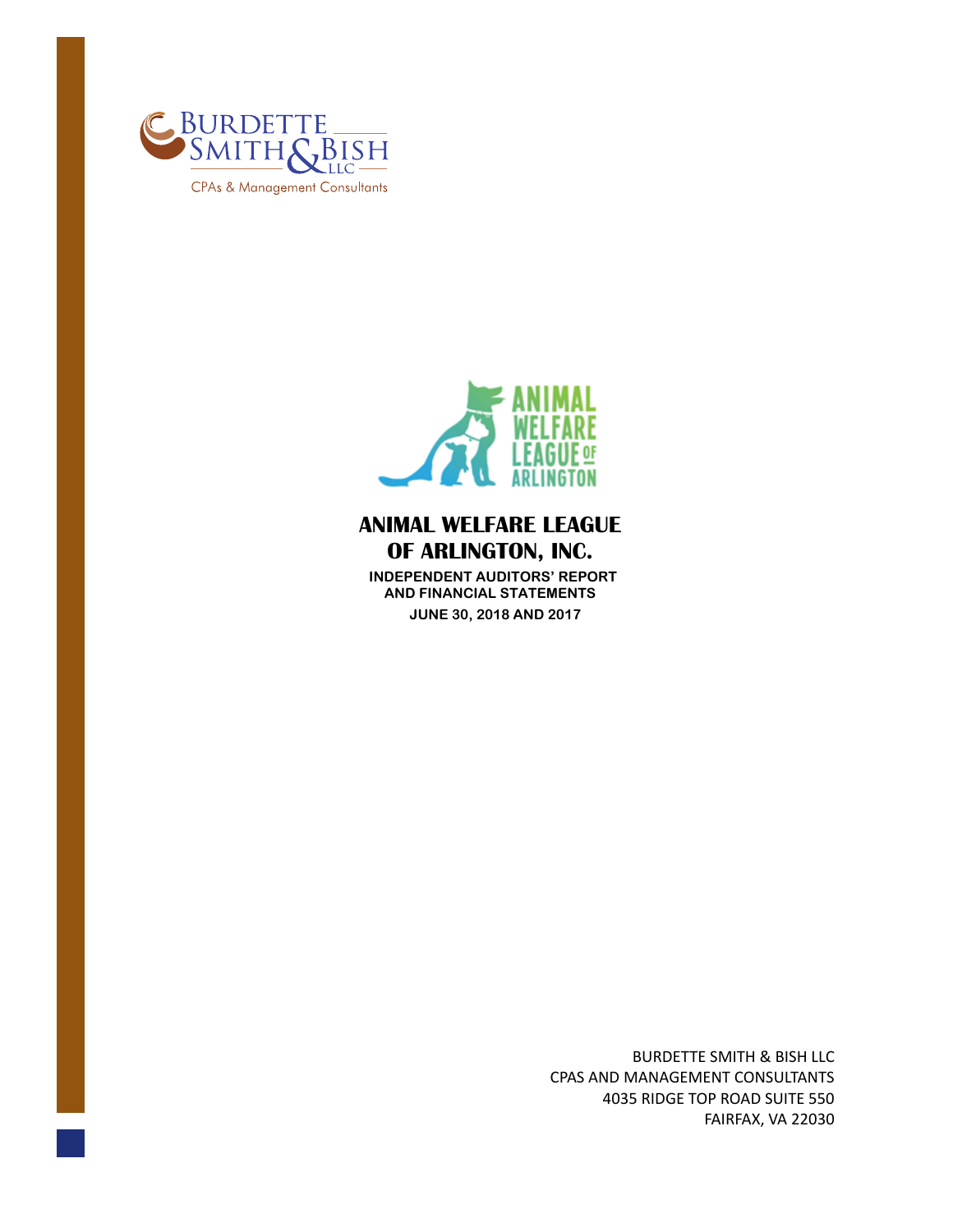**INDEPENDENT AUDITORS' REPORT AND FINANCIAL STATEMENTS**

**JUNE 30, 2018 AND 2017**

### **CONTENTS**

| <b>Statements of Financial Position</b>                  |      |
|----------------------------------------------------------|------|
|                                                          | 2    |
| <b>Statements of Activities</b>                          |      |
|                                                          | 3    |
| <b>Statements of Functional Expenses</b>                 |      |
| For the Years Ended June 30, 2018 (With 2017 Summarized) |      |
| <b>Statements of Cash Flows</b>                          |      |
|                                                          | 5    |
|                                                          | 6-13 |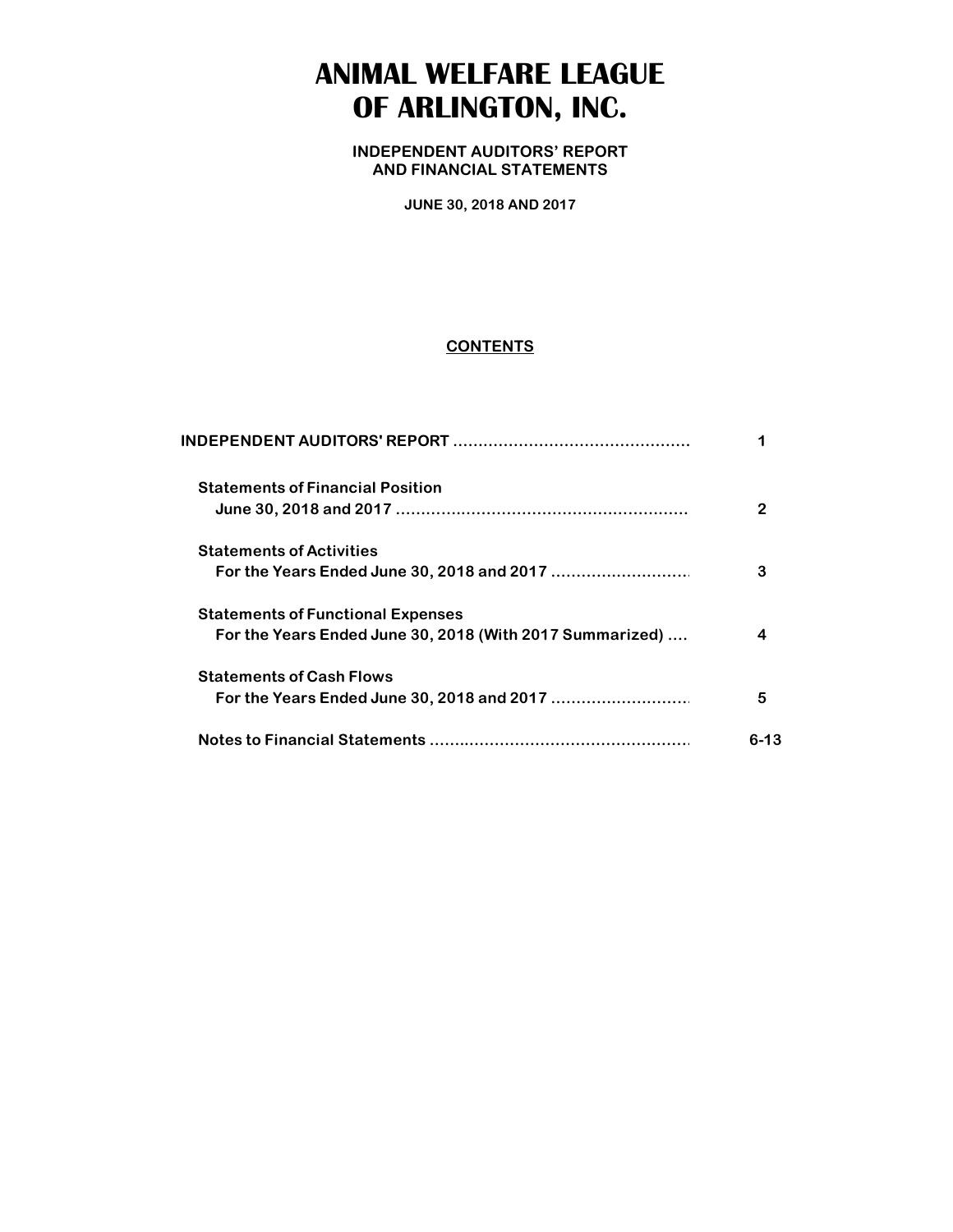

### **INDEPENDENT AUDITORS' REPORT**

**To the Board of Directors of Animal Welfare League of Arlington, Inc. Arlington, Virginia** 

**We have audited the accompanying financial statements of Animal Welfare League of Arlington, a not-for-profit organization, which comprise the statements of financial position as of June 30, 2018 and 2017, and the related statements of activities, functional expenses and cash flows for the years then ended, and the related notes to the financial statements.** 

#### **Management's Responsibility for the Financial Statements**

**Management is responsible for the preparation and fair presentation of these financial statements in accordance with accounting principles generally accepted in the United States of America; this includes the design, implementation, and maintenance of internal control relevant to the preparation and fair presentation of financial statements that are free from material misstatement, whether due to fraud or error.** 

#### **Auditors' Responsibility**

**Our responsibility is to express an opinion on these financial statements based on our audits. We conducted our audits in accordance with auditing standards generally accepted in the United States of America. Those standards require that we plan and perform the audit to obtain reasonable assurance about whether the financial statements are free from material misstatement.** 

**An audit involves performing procedures to obtain audit evidence about the amounts and disclosures in the financial statements. The procedures selected depend on the auditor's judgment, including the assessment of the risks of material misstatement of the financial statements, whether due to fraud or error. In making those risk assessments, the auditor considers internal control relevant to the entity's preparation and fair presentation of the financial statements in order to design audit procedures that are appropriate in the circumstances, but not for the purpose of expressing an opinion on the effectiveness of the entity's internal control. Accordingly, we express no such opinion. An audit also includes evaluating the appropriateness of accounting policies used and the reasonableness of significant accounting estimates made by management, as well as evaluating the overall presentation of the financial statements.** 

**We believe that the audit evidence we have obtained is sufficient and appropriate to provide a basis for our audit opinion.** 

#### **Opinion**

**In our opinion, the financial statements referred to above present fairly, in all material respects, the financial position of Animal Welfare League of Arlington, Inc. as of June 30, 2018 and 2017, and the changes in its net assets and its cash flows for the years then ended in accordance with accounting principles generally accepted in the United States of America.** 

Burdette Smith & Bish, LLC

**Fairfax, Virginia October 3, 2018** 

4035 Ridge Top Road, Suite 550 Fairfax, VA 22030 Tel 703-591-5200 Fax 703-385-3572 bsbllc.com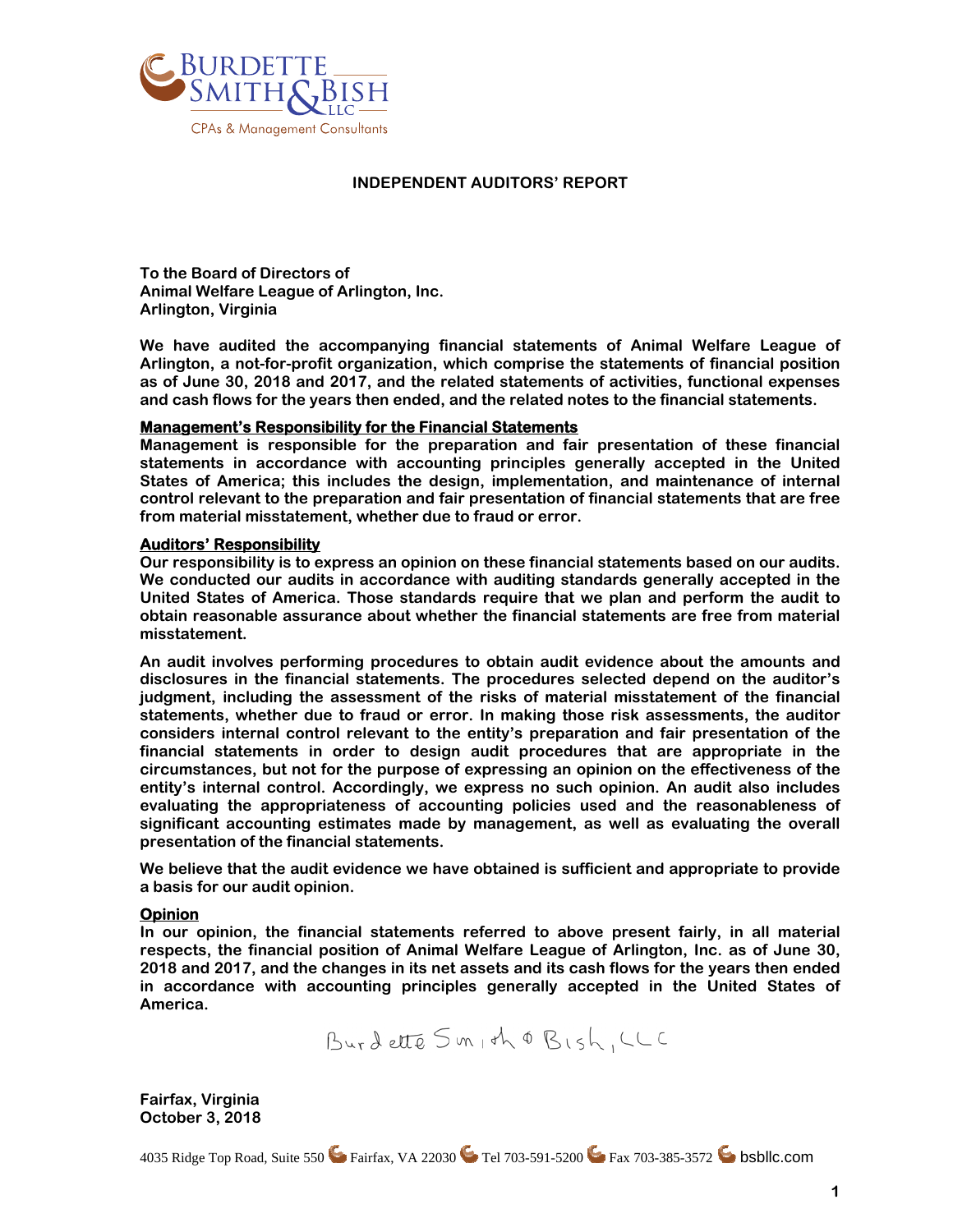**STATEMENTS OF FINANCIAL POSITION JUNE 30, 2018 AND 2017**

|                                         | 2018                     | 2017          |
|-----------------------------------------|--------------------------|---------------|
| <b>ASSETS</b>                           |                          |               |
| <b>CURRENT ASSETS</b>                   |                          |               |
|                                         | 100,486 \$               | 90,050        |
|                                         | 3,547                    | 97,724        |
|                                         | 3,203                    | 4,097         |
|                                         | 22,195                   | 15,653        |
|                                         | 129,431                  | 207,524       |
|                                         |                          |               |
|                                         | 5,981,900                | 4,831,661     |
|                                         |                          |               |
|                                         | 4,876,434                | 4,856,967     |
|                                         | (2,350,528)              | (2, 140, 781) |
|                                         | 2,525,906                | 2,716,186     |
| \$<br><b>TOTAL ASSETS</b>               | 8,637,237 \$             | 7,755,371     |
| <b>LIABILITIES AND NET ASSETS</b>       |                          |               |
|                                         |                          |               |
| <b>CURRENT LIABILITIES</b>              | 81,840 \$                | 26,413        |
|                                         | 145,961                  | 119,408       |
|                                         | 975                      | 18,125        |
|                                         | 228,776                  | 163,946       |
| <b>NET ASSETS</b>                       |                          |               |
|                                         | 7,972,622                | 7,114,927     |
|                                         |                          |               |
|                                         | 435,839                  | 476,498       |
|                                         | 8,408,461                | 7,591,425     |
| <b>TOTAL LIABILITIES AND NET ASSETS</b> | $$8,637,237$ \$7,755,371 |               |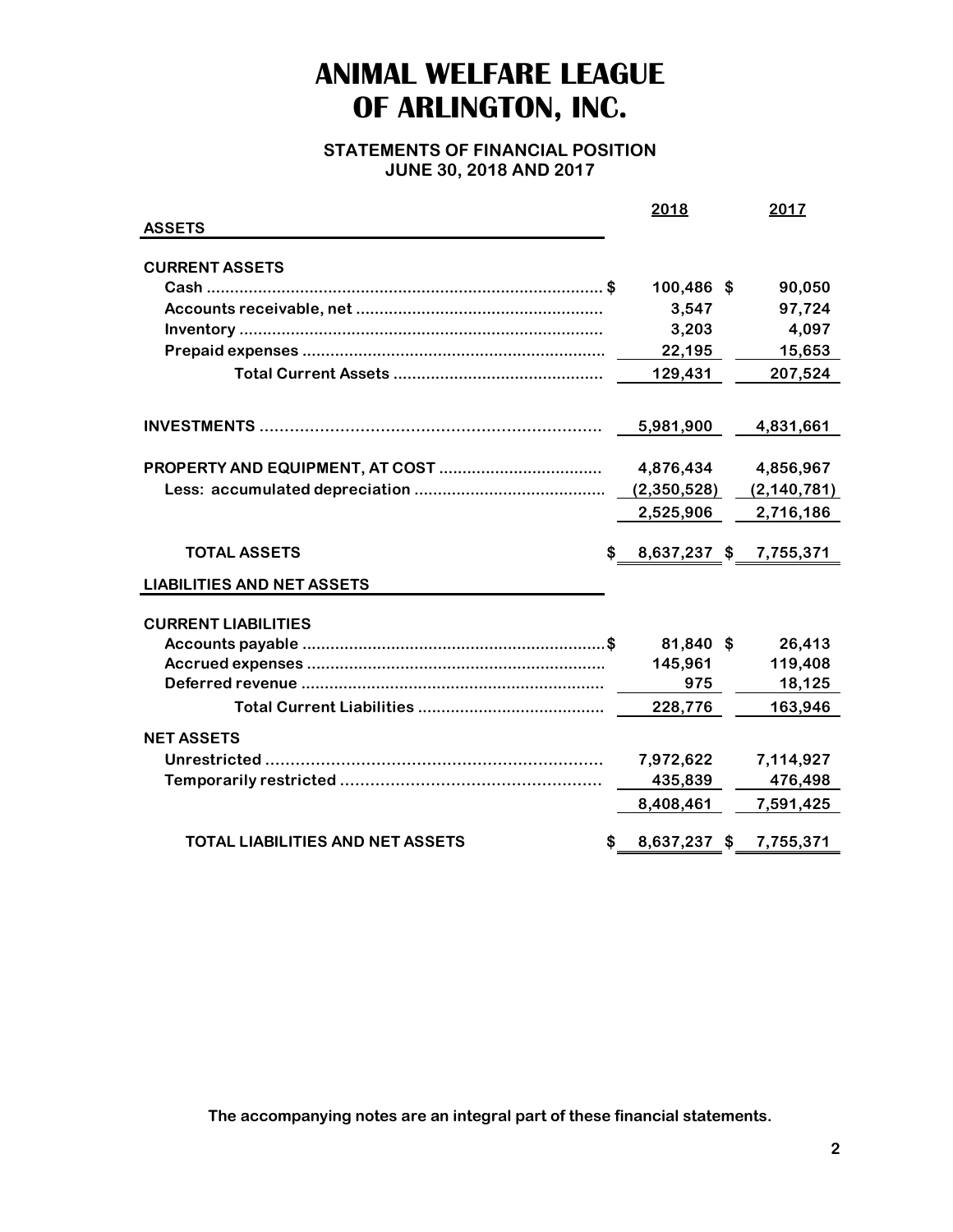### **STATEMENTS OF ACTIVITIES FOR THE YEARS ENDED JUNE 30, 2018 AND 2017**

|                                                         | 2018            | 2017      |
|---------------------------------------------------------|-----------------|-----------|
| UNRESTRICTED NET ASSETS                                 |                 |           |
| <b>Support and Revenue</b>                              |                 |           |
| Adoptions and educational programs \$                   | 298,067 \$      | 282,406   |
|                                                         | 1,419,517       | 1,486,053 |
|                                                         | 1,677,473       | 1,169,888 |
| Special events revenue, net of expenses                 | 94,733          | 103,125   |
|                                                         | 29,627          | 23,737    |
| Investment income (loss), net of expenses               | 467,751         | 471,757   |
|                                                         | 3,987,168       | 3,536,966 |
| Net assets released from donor restrictions             | 130,088         | 107,556   |
|                                                         | 4,117,256       | 3,644,522 |
| <b>Expenses</b>                                         |                 |           |
|                                                         | 2,804,679       | 2,759,149 |
| <b>Support services:</b>                                |                 |           |
|                                                         | 44,350          | 40,126    |
|                                                         | 410,532         | 377,868   |
|                                                         | 3,259,561       | 3,177,143 |
| Increase (decrease) in Unrestricted Net Assets          | 857,695         | 467,379   |
| TEMPORARILY RESTRICTED NET ASSETS                       |                 |           |
| Contributions                                           | 89,429          | 297,874   |
|                                                         | (130, 088)      | (107,556) |
| Increase(decrease) in Temporarily Restricted Net Assets | (40, 659)       | 190,318   |
|                                                         |                 |           |
|                                                         | 817,036         | 657,697   |
|                                                         | 7,591,425       | 6,933,728 |
|                                                         | 8,408,461<br>\$ | 7,591,425 |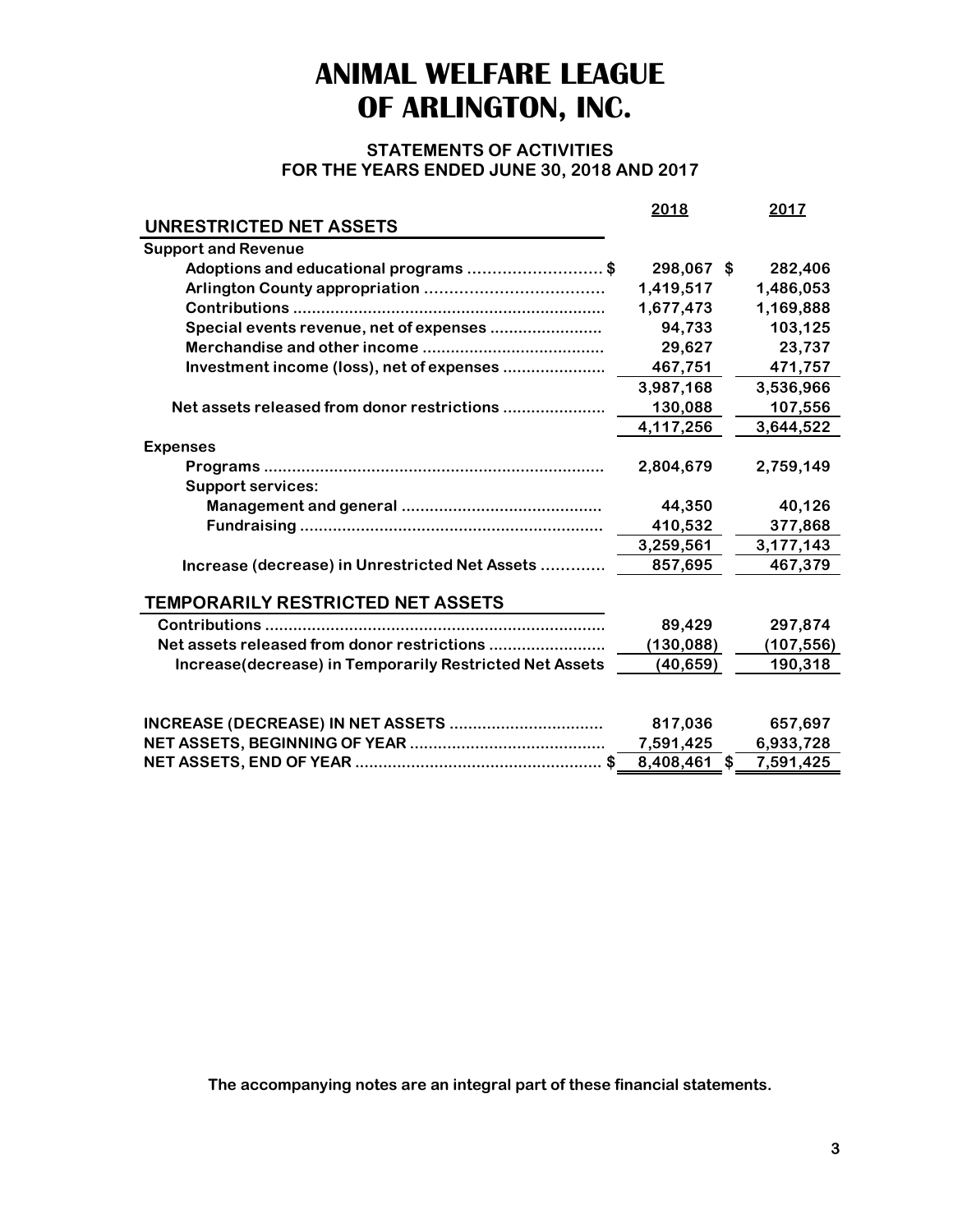### **STATEMENTS OF FUNCTIONAL EXPENSES FOR THE YEARS ENDED JUNE 30, 2018 (WITH JUNE 30, 2017 SUMMARIZED)**

|                              |                |         | Total           |                 | Total              |             |                    |                   |                 |
|------------------------------|----------------|---------|-----------------|-----------------|--------------------|-------------|--------------------|-------------------|-----------------|
|                              | <b>Shelter</b> | Animal  | County          | Community       | Program            | Management  |                    | Total             | Total           |
|                              | Operations     | Control | <b>Services</b> | <b>Services</b> | <b>Services</b>    | and General | <b>Fundraising</b> | 2018              | 2017            |
|                              | 116,317 \$     |         | 116,317         | 144,608<br>- SS | 260,925 \$<br>- 56 |             |                    | 260,925<br>S      | 221,872<br>- \$ |
|                              |                |         |                 |                 |                    | 2,500       |                    | 2,500             |                 |
| Communications               | 15,848         | 17,115  | 32,963          | 2,992           | 35,955             | 1,098       | 1,916              | 38,969            | 36,422          |
| Community programs           |                |         |                 | 68,430          | 68,430             |             |                    | 68,430            | 77,577          |
| Depreciation                 | 132,332        | 33,083  | 165,415         | 35,142          | 200,557            | 6,617       | 13,233             | 220,407           | 216,603         |
| Donated services             |                |         |                 | 15,760          | 15,760             |             |                    | 15,760            | 16,180          |
| Employee benefits            | 162,249        | 45,484  | 207,733         | 57,546          | 265,279            | 2,069       | 31,920             | 299,268           | 307,119         |
| Events and appeals           |                |         |                 |                 |                    |             | 73,402             | 73,402            | 67,562          |
| Humane education             |                |         |                 | 25,826          | 25,826             |             |                    | 25,826            | 25,361          |
|                              | 12,600         | 17,971  | 30,571          | 18,634          | 49,205             |             |                    | 49,205            | 43,488          |
| Microchip expense            | 6,878          |         | 6,878           |                 | 6,878              |             |                    | 6,878             | 5,029           |
| Miscellaneous                | 199            | (52)    | 147             | 249             | 396                | 6,487       | 24                 | 6,907             | 10,369          |
| Office expense and equipment | 30,314         | 3,884   | 34,198          | 9,599           | 43,797             | 245         | 1,061              | 45,103            | 39,283          |
| Payroll taxes                | 72,010         | 22,258  | 94,268          | 20,948          | 115,216            | 1,309       | 14,402             | 130,927           | 134,276         |
| Printing and postage         | 1.890          | 706     | 2,596           | 4,007           | 6,603              | 190         | 29,983             | 36,776            | 37,837          |
| Professional services        | 22,825         | 8,699   | 31,524          | 20,687          | 52,211             | 2,448       | 22,247             | 76,906            | 36,521          |
| Public relations             |                |         |                 | 1,610           | 1,610              |             | 1,203              | 2,813             | 2,489           |
| Repairs and maintenance      | 18,991         | 26,580  | 45,571          | 15,729          | 61,300             | 1.731       | 21,048             | 84,079            | 66,820          |
|                              | 919,570        | 283,873 | 1,203,443       | 268,322         | 1,471,765          | 16,729      | 184,652            | 1,673,146         | 1,706,093       |
| Taxes. other                 | 13,861         | 5,494   | 19,355          | 5,652           | 25,007             |             |                    | 25,007            | 22,407          |
|                              | 3,742          | 8,667   | 12,409          | 7,110           | 19,519             | 297         | 5,455              | 25,271            | 16,873          |
|                              |                |         |                 |                 |                    |             | 1,985              | 1,985             | 996             |
|                              | 29,281         | 8,701   | 37,982          | 10,170          | 48,152             | 2,326       | 4,657              | 55,135            | 48,591          |
|                              |                |         |                 | 3,537           | 3,537              |             |                    | 3,537             | 6,364           |
| Workers compensation         | 16,719         | 5,168   | 21,887          | 4,864           | 26,751             | 304         | 3,344              | 30,399            | 31,011          |
|                              | 1,575,626      | 487,631 | 2,063,257 \$    | 741,422         | 2,804,679          | 44,350      | 410,532            | 3,259,561<br>- 36 | 3,177,143       |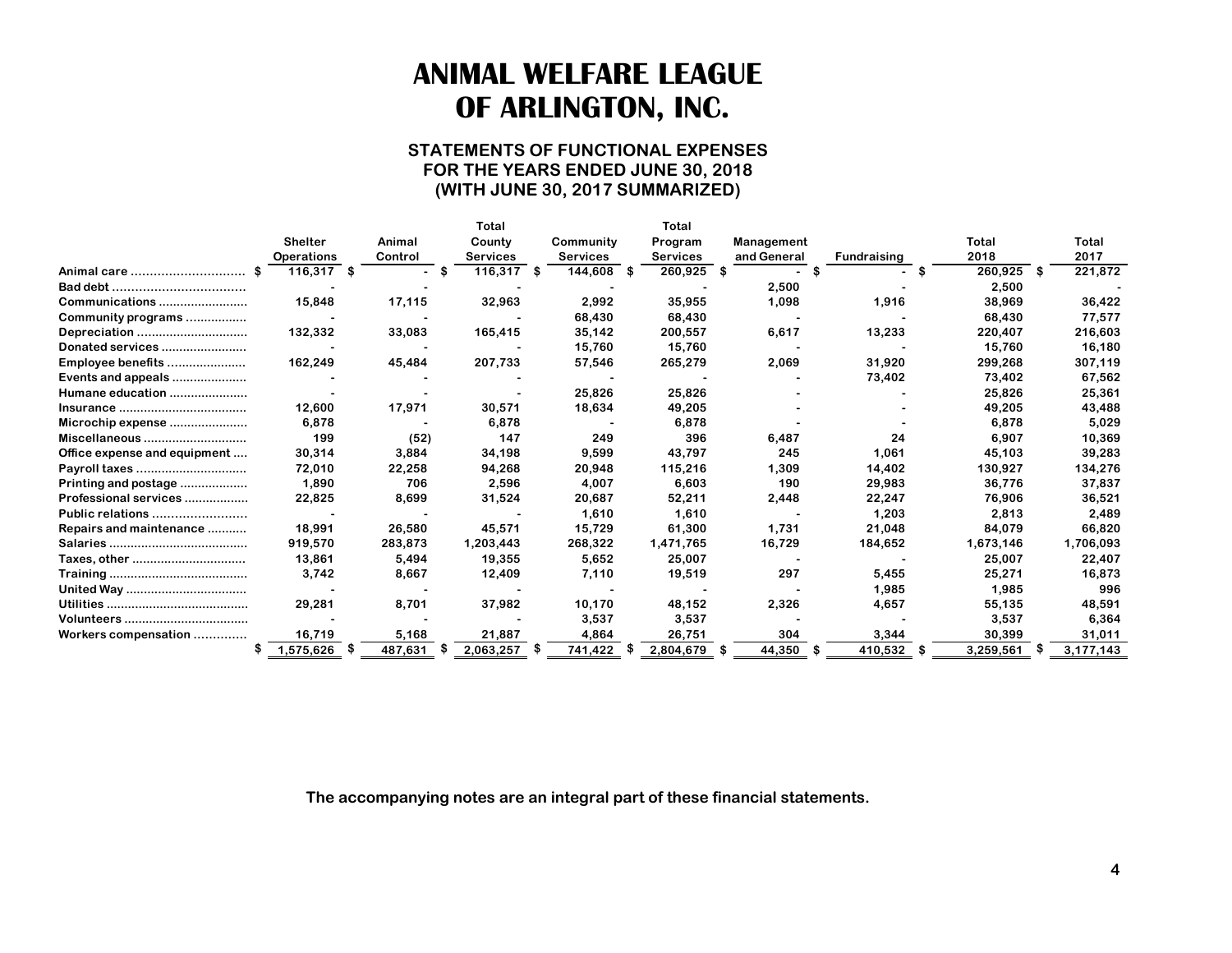### **STATEMENTS OF CASH FLOWS FOR THE YEARS ENDED JUNE 30, 2018 AND 2017**

|                                                                                    | <u>2018</u>   | <u> 2017 </u> |
|------------------------------------------------------------------------------------|---------------|---------------|
| <b>CASH FLOWS FROM OPERATING ACTIVITIES</b>                                        |               |               |
| Cash received from the County of Arlington and others  \$                          | 3,716,368 \$  | 3,305,285     |
|                                                                                    | 250,430       | 200,403       |
|                                                                                    | (3, 195, 741) | (3,010,201)   |
| Net Cash Provided By (Used In) Operating Activities                                | 771,057       | 495,487       |
| <b>CASH FLOW FROM INVESTING ACTIVITIES</b>                                         |               |               |
|                                                                                    | (31,090)      | (167, 765)    |
|                                                                                    | (1,759,013)   | (1,338,006)   |
|                                                                                    | 864,067       | 1,034,197     |
| Net Cash Provided By (Used In) Investing Activities                                | (926, 036)    | (471, 574)    |
| NET DECREASE IN CASH AND CASH EQUIVALENTS                                          | (154, 979)    | 23,913        |
| CASH AND CASH EQUIVALENTS, BEGINNING OF YEAR                                       | 90,050        | 66,137        |
| CASH AND CASH EQUIVALENTS, END OF YEAR \$                                          | $(64,929)$ \$ | 90,050        |
| <b>RECONCILIATION OF CHANGE IN NET ASSETS TO NET</b>                               |               |               |
| CASH PROVIDED BY (USED IN) OPERATING ACTIVITIES:                                   |               |               |
|                                                                                    |               | 657,697       |
| Adjustments to reconcile change in net assets to net cash                          |               |               |
| provided by (used in) operating activities:                                        |               |               |
|                                                                                    | 54,992        | 216,603       |
|                                                                                    |               | (9,250)       |
| Unrealized (gain) loss on investments                                              | (209, 946)    | (268, 605)    |
|                                                                                    | (45, 347)     | (37, 489)     |
| Net (gain) loss on disposals of property and equipment.<br>Decrease (increase) in: | 963           | 2,348         |
|                                                                                    | 94,177        | (70, 548)     |
|                                                                                    |               | 10,050        |
|                                                                                    | 894           | 1,199         |
|                                                                                    | (6, 542)      | 2,711         |
| Increase (decrease) in:                                                            |               |               |
|                                                                                    | 55,427        | (9, 554)      |
|                                                                                    | 26,553        | (17,800)      |
|                                                                                    | (17, 150)     | 18,125        |
|                                                                                    | (45, 979)     | (162, 210)    |
| NET CASH PROVIDED BY (USED IN) OPERATING ACTIVITIES . \$                           | 771,057 \$    | 495,487       |
| SUPPLEMENTAL NONCASH ACTIVITIES                                                    |               |               |
|                                                                                    | 15,760 \$     | 16,180        |
| Donated special event contributions                                                |               | 780           |
| Donated stock used to purchase investments                                         | 9,652         | 16,684        |
|                                                                                    | 25,412 \$     | 33,644        |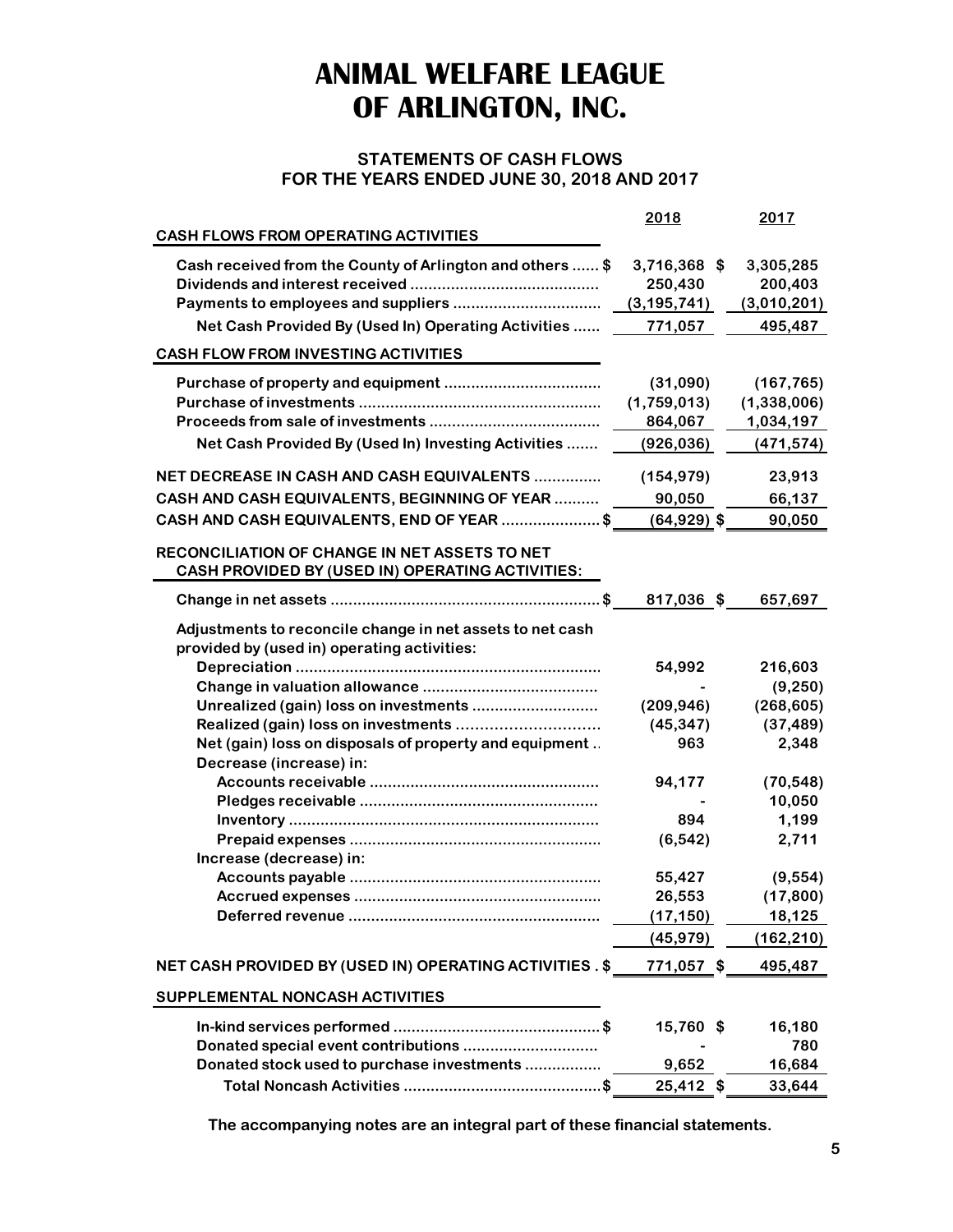**NOTES TO FINANCIAL STATEMENTS JUNE 30, 2018 AND 2017**

#### **NOTE 1 – NATURE OF ACTIVITIES AND SIGNIFICANT ACCOUNTING POLICIES**

**The Animal Welfare League of Arlington, Inc. (the League) is a humane society that was organized and incorporated on May 16, 1944 in the Commonwealth of Virginia. The League was formed for the purpose of providing for abandoned animals for the County of Arlington, Virginia (the County). The League provides contractual services to the County for animal control and sheltering and also educates the public on animal issues. These activities are funded primarily through Arlington County appropriations and through contributions.** 

#### **Income Recognition**

**Contributions are recognized when the donor makes a promise to the League that is, in substance, unconditional. All donor-restricted revenue is reported as an increase in temporarily restricted net assets, depending on the nature of the restriction. When a restriction expires, that is, when a stipulated time restriction ends or purpose restriction is accomplished, temporarily restricted net assets are reclassified to unrestricted net assets and reported in the statement of activities as net assets released from restrictions. Contributions that are restricted by the donor are reported as unrestricted net assets if the restrictions are met in the same period the donation is made.** 

**Wills are recorded as bequests revenue when the probate court declares the wills valid and the proceeds are measurable.** 

**Revenue from Arlington County appropriations is recognized when earned.** 

#### **Fair Value of Financial Instruments**

**Accounting principles generally accepted in the United States established a framework for measuring fair value, clarifying the definition of fair value within that framework and expanding disclosure about fair value measurements. U.S. GAAP established a three-tiered fair value hierarchy with Level 1 representing quoted prices for identical assets or liabilities in an active market, Level 2 representing quoted prices for identical assets or liabilities in an active market that is non-active or with other than directly or indirectly observable inputs, and Level 3 representing estimate values based on unobservable inputs. Related disclosures are segregated for assets and liabilities measured at fair value based on the level used within the hierarchy to determine their fair values.** 

**The carrying amounts for cash and cash equivalents, accounts receivable, inventory, prepaid expenses, accounts payable and accrued expenses approximate fair value because of the short term maturity of these instruments.** 

#### **Estimates**

**The preparation of financial statements requires management to make estimates and assumptions that affect certain reported amounts and disclosures. Actual results could differ from those estimates.** 

#### **Cash and Cash Equivalents**

**For purposes of the statement of cash flows, the League considers all bank accounts, cash on hand and petty cash, not held within their investment portfolio, to be cash and cash equivalents.**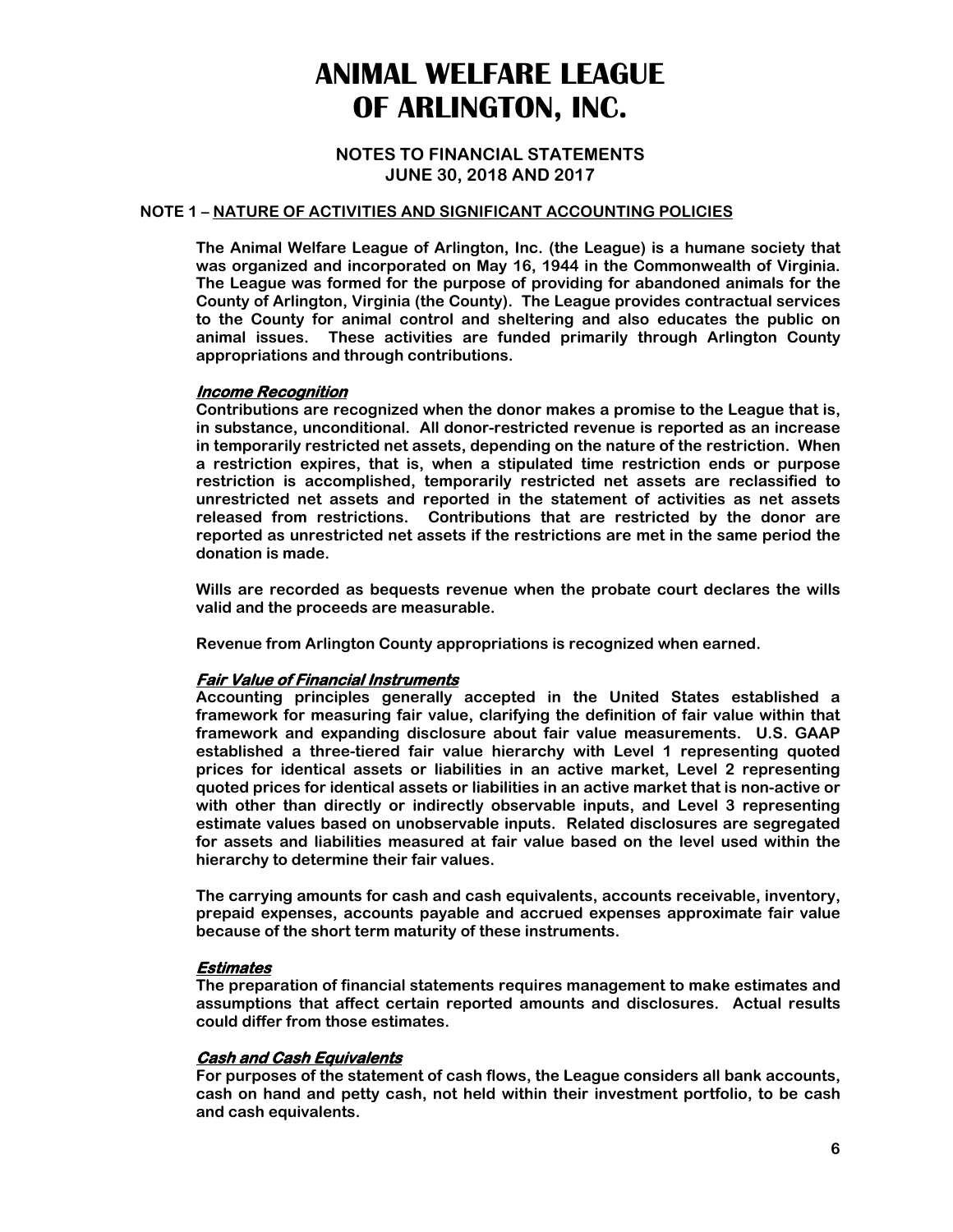### **NOTES TO FINANCIAL STATEMENTS JUNE 30, 2018 AND 2017**

#### **NOTE 1 – NATURE OF ACTIVITIES AND SIGNIFICANT ACCOUNTING POLICIES, continued**

#### **Accounts and Pledges Receivable**

**Program receivables are recognized when veterinary services are provided. Pledges receivable are recognized when the donor makes a written promise to give to the League that is, in substance, unconditional. The League uses the allowance method for recording bad debt expense. Management periodically reviews the aged receivables and adjusts the allowance to reflect the current estimate of future bad debt expense. The League records a valuation allowance for sponsorship pledges receivable which are intended to benefit future years. The change in valuation allowance is reported as unrestricted support and revenue in the accompanying statement of activities.** 

#### **Inventories**

**Inventories are stated at cost using primarily the first-in, first-out method. Inventories consist principally of items for resale such as collars, leashes, and pet toys.** 

#### **Investments**

**Investments are reflected at fair market value using level 1 valuation methodology and consist of money market accounts held for long-term purposes and mutual funds investing in debt and equity securities. Interest, dividends and realized gains or losses are recorded when earned or sustained. Fluctuations in the market value of the portfolio are recorded as unrealized gains or losses in the accompanying statement of activities. Donated securities are sold upon receipt to establish fair market value.** 

**The League invests in various investment securities which are exposed to various risks such as interest rate, market, and credit risks. Due to the level of risk associated with certain investment securities, it is at least reasonably possible that changes in the values of investment securities will occur in the near term and such changes could materially affect the amounts reported in the statements of financial position.** 

#### **Property and Equipment**

**The League capitalizes property and equipment with a cost of \$1,000 or more. Costs incurred related to future facility renovations are accumulated in property and equipment and not depreciated until the relevant assets are completed and put into operational use. Expenditures for ordinary maintenance and repair items are charged to operations as incurred. Upon sale, or other disposition of property, the cost and the related accumulated depreciation are eliminated from the accounts and any resulting gain or loss is reflected in the change in net assets. Depreciation is provided for under the straight-line method over the estimated useful lives of the assets ranging from 3 to 40 years.** 

### **Donated Services and Equipment**

**Contributed property and equipment is recorded at fair value at the date of donation. If donors stipulate how long the assets must be used, the contributions are recorded as restricted support. In the absence of such stipulations, contributions of property and equipment are recorded as unrestricted support.**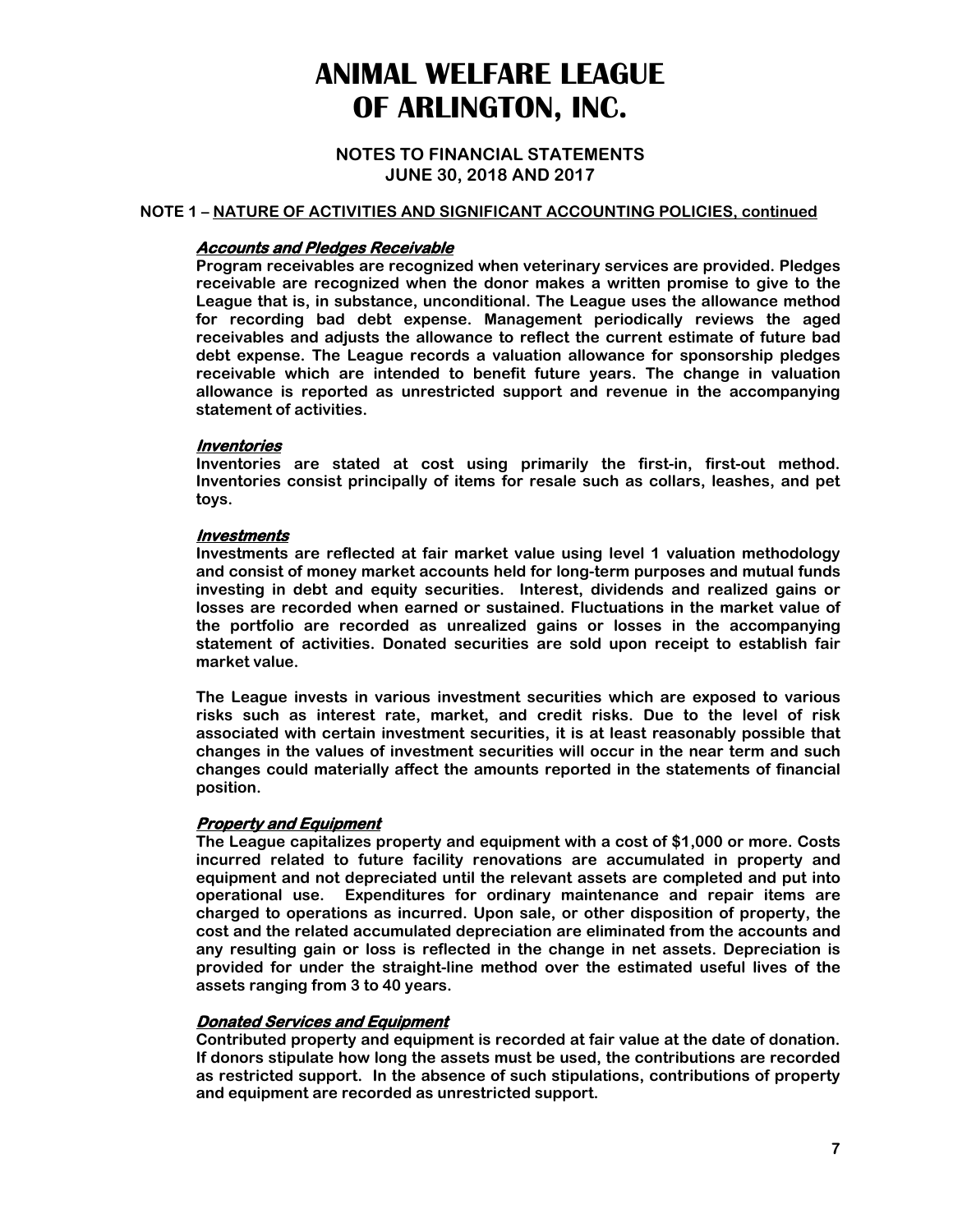**NOTES TO FINANCIAL STATEMENTS JUNE 30, 2018 AND 2017**

#### **NOTE 1 – NATURE OF ACTIVITIES AND SIGNIFICANT ACCOUNTING POLICIES, continued**

**Contributions of donated services that create or enhance non-financial assets, or that require specialized skills, are provided by individuals possessing those skills, and would typically need to be purchased if not donated, are recorded at their estimated fair market value as of the date of the donation. Donated services reflected in the accompanying financial statements include the value of donated veterinary, grooming and photography services used as part of the League's community services program.** 

#### **Classes of Assets**

**To ensure the observance of limitations and restrictions placed on the use of resources available to the League, resources for various purposes are classified for accounting purposes into classes established according to their nature and purpose.** 

**Unrestricted net assets are the net assets that are neither permanently restricted nor temporarily restricted by donor-imposed stipulations and includes Board designated funds, i.e. funds that have been segregated by the Board to be spent only on specified purposes.** 

**Temporarily restricted net assets result from contributions whose use is limited by donor-imposed stipulations that either expire by passage of time or can be fulfilled and removed by actions of the League pursuant to these stipulations. Net assets may be temporarily restricted for various purposes, such as use in future periods or use for specified purposes.** 

**Permanently restricted net assets result from contributions whose use is limited by donor-imposed stipulations that neither expire by passage of time nor can be fulfilled or otherwise removed by actions of the League. The League has no permanently restricted net assets at June 30, 2018 and 2017.** 

#### **Income Taxes**

**The League is a non-profit organization exempt from federal income taxation under Section 501(c)(3) of the Internal Revenue Code and classified as other than a private foundation.** 

**Management has evaluated the League's tax positions and concluded that the League has taken no uncertain tax positions that require adjustment to the financial statements. With few exceptions, federal and state information returns for years prior to 2014 are no longer subject to examination by tax authorities.** 

### **Functional Allocation of Expenses**

**The costs of providing the various programs and other activities have been summarized on a functional basis in the accompanying statements of functional expenses. Accordingly, certain costs have been allocated among the programs, fundraising and management and general activities benefitted based on level of effort.**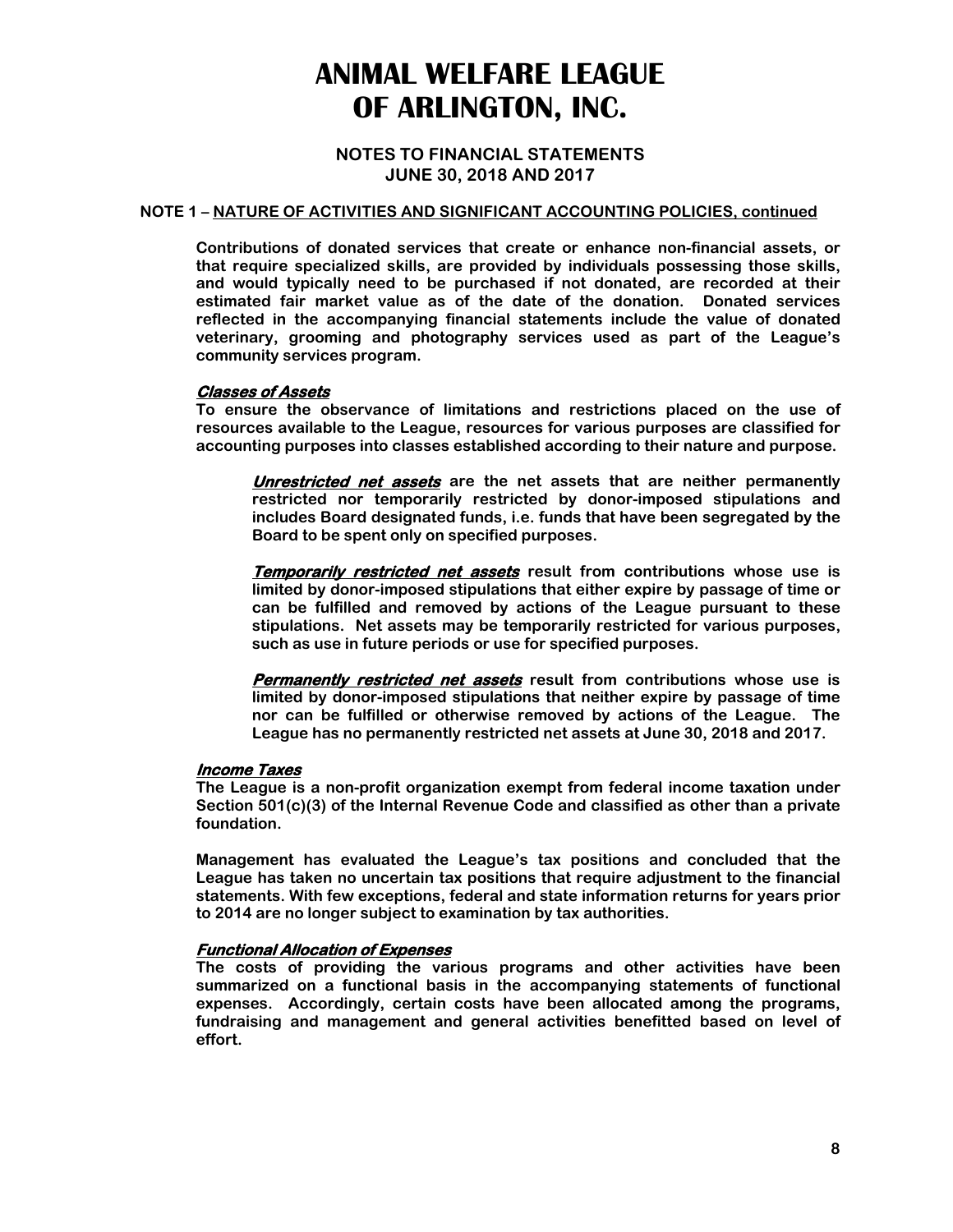**NOTES TO FINANCIAL STATEMENTS JUNE 30, 2018 AND 2017**

#### **NOTE 2 – ACCOUNTS AND PLEDGES RECEIVABLE**

 **Accounts receivable is summarized as follows as of June 30:** 

|                                                    | 2018  | 2017   |
|----------------------------------------------------|-------|--------|
|                                                    | 247S  | 7.587  |
|                                                    | 3.300 | 85,687 |
|                                                    |       | 3.500  |
|                                                    |       | 500    |
|                                                    |       |        |
|                                                    | 3.547 | 97.274 |
| Pledges receivable total the following at June 30: |       |        |
|                                                    |       |        |

| 2018 |      |         |
|------|------|---------|
|      | - \$ | (4.500) |
|      |      |         |
|      |      | (4.500) |
|      |      |         |

**There was no bad debt expense for the years ended June 30, 2018 and 2017.** 

#### **NOTE 3 - INVESTMENTS**

**Investments are carried at fair value based on quoted prices in active markets (all Level 1 measurements) and consist of the following at June 30:** 

| 2018                   | 2017            |
|------------------------|-----------------|
|                        |                 |
|                        | 841.308 524.422 |
| 5,981,900 \$ 4,831,661 |                 |

**Investment income, which is reported as unrestricted income net of related investment expenses in the statement of activities, is comprised of the following for the years ended June 30:**

|   | 2018       | 2017     |
|---|------------|----------|
|   | 250,430 \$ | 200,404  |
|   | 45.347     | 37.489   |
|   | 209.945    | 268,605  |
|   | (37.971)   | (34.741) |
| S | 467,751 \$ | 471.757  |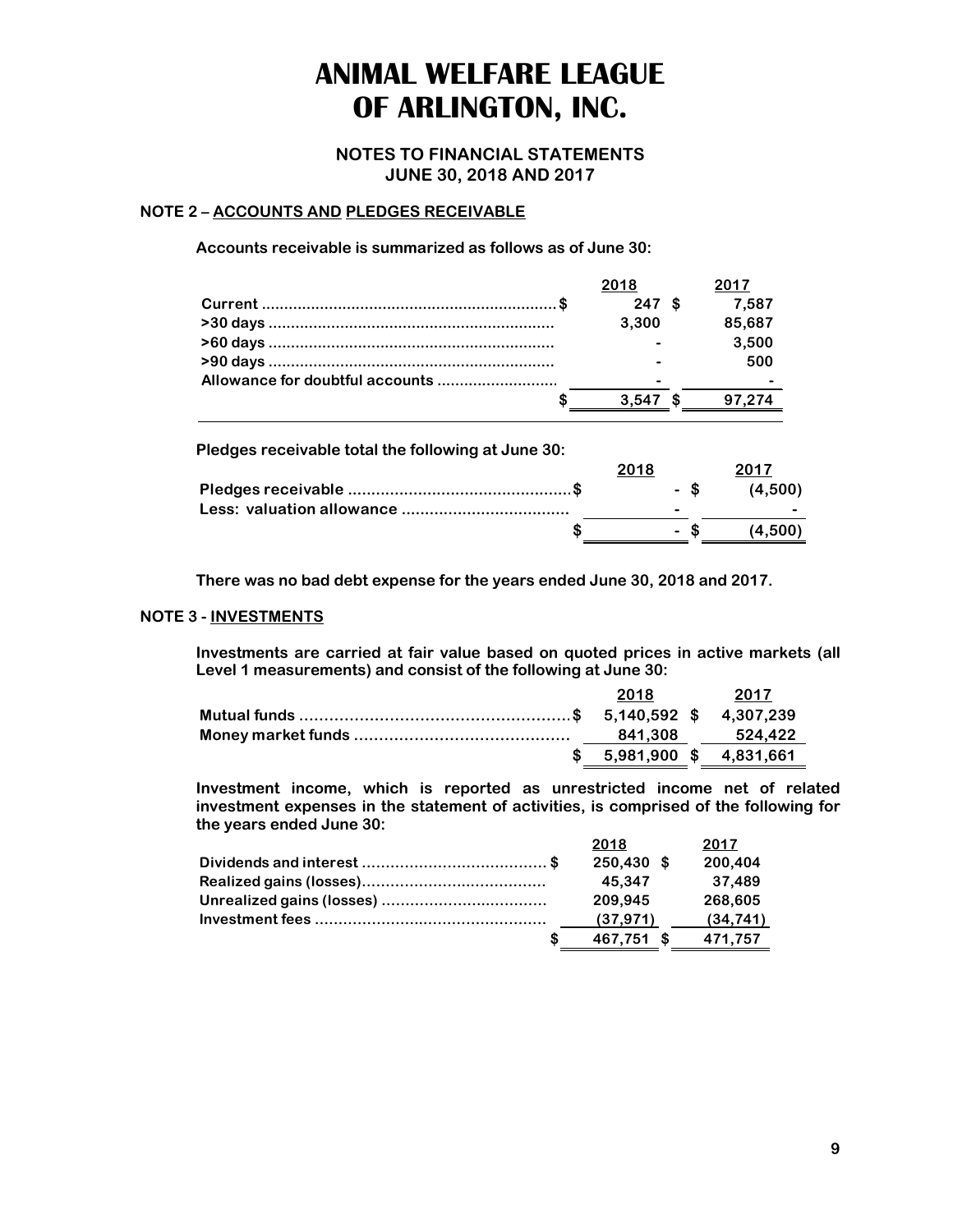#### **NOTES TO FINANCIAL STATEMENTS JUNE 30, 2018 AND 2017**

#### **NOTE 4 – PROPERTY AND EQUIPMENT**

**Property and equipment at cost, and related accumulated depreciation, at June 30 is comprised of the following:** 

|                               | 2018           | 2017          |
|-------------------------------|----------------|---------------|
|                               | 4,320,399<br>S | 4,306,577     |
|                               | 94,605         | 94,625        |
|                               | 248,371        | 248,371       |
|                               | 208,069        | 207,394       |
|                               | 4,990          |               |
|                               | 4,876,434      | 4,856,967     |
| Less accumulated depreciation | (2,350,528)    | (2, 140, 781) |
|                               | 2,525,906      | 2,716,186     |

**Depreciation expense for the years ended June 30, 2018 and 2017 totaled \$54,992 and \$53,948, respectively.** 

**Trucks and autos with a net carrying value of \$78,145 were acquired over time with funds received from the County which will revert back to the County upon termination of the County contract. See Note 7.** 

#### **NOTE 5 – BOARD DESIGNATED NET ASSETS**

**Included in unrestricted net assets are certain funds which The Board has segregated and designated for general repairs and maintenance of the League's building. Designated funds consisted of the following at June 30:** 

| 2018                     | 2017 |
|--------------------------|------|
|                          |      |
| 1,024,445 421,972        |      |
| $$2,408,875$ \$1,682,308 |      |

#### **NOTE 6 – TEMPORARILY RESTRICTED NET ASSETS**

**Temporarily restricted net assets consist of various funds specifically devoted to promoting medical care to animals and educating the public, as follows:** 

- **1. The AWLA TNR program covers the cost of spaying, neutering and rabies vaccinations for feral cats in Arlington County and the City of Falls Church.**
- **2. The Bob Ragan Humane Education Fund provides financial support for League staff to visit schools, scout troops, and many other community organizations to provide guidance on pet overpopulation, responsible pet ownership, preparing pets for a new baby, bite prevention, coexisting with urban wildlife and many other important issues affecting animals and people in the Arlington community.**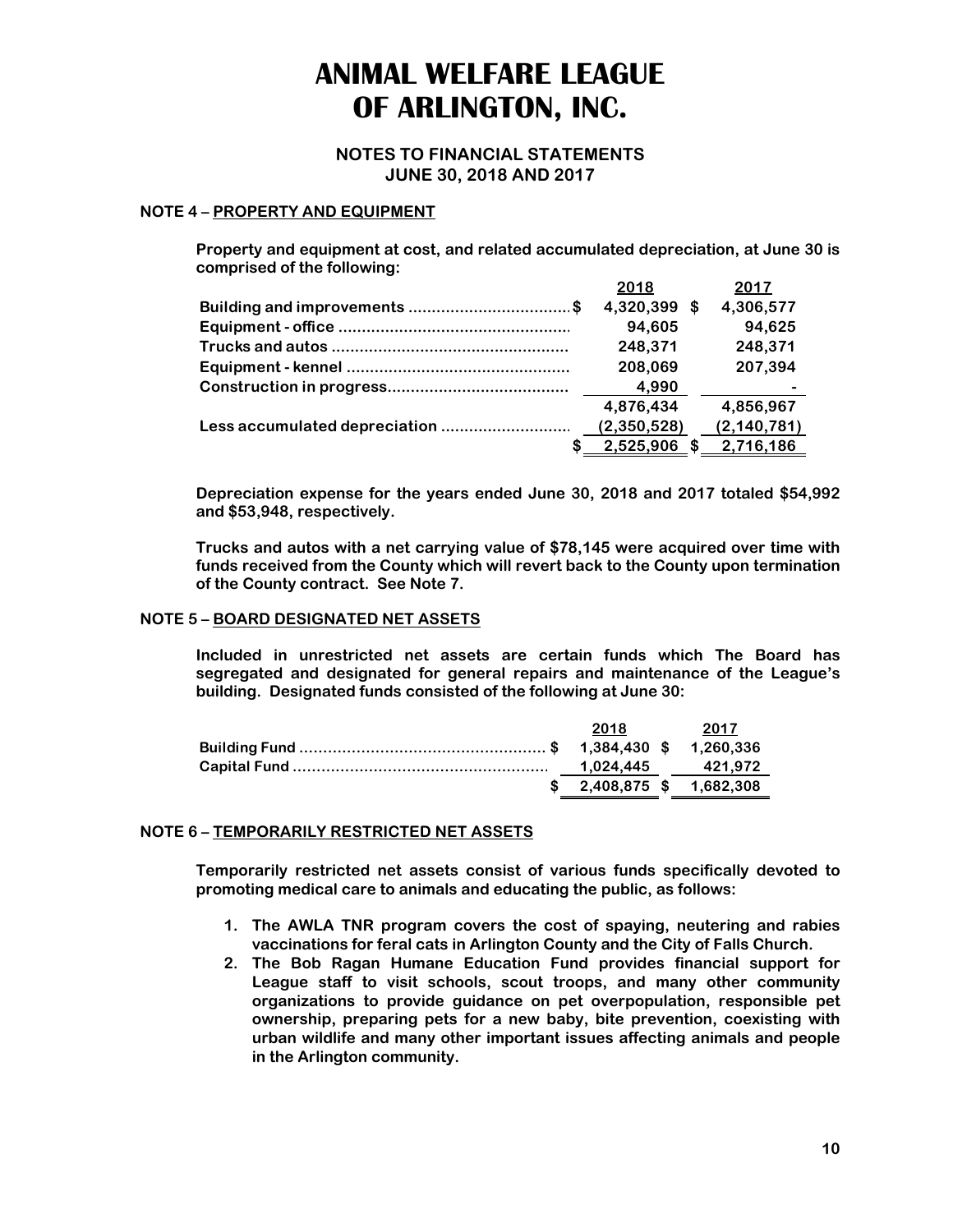### **NOTES TO FINANCIAL STATEMENTS JUNE 30, 2018 AND 2017**

#### **NOTE 6 – TEMPORARILY RESTRICTED NET ASSETS, continued**

- **3. The Healthy Pet Funds are to be used to provide treatment of medical ailments to make animals adoptable as well as provide enrichment in the form of behavioral training or environmental upgrades. The cost of treatment must be outside of the scope of our normal animal medical and behavioral expenses.**
- **4. The Low Cost Spay/Neuter Fund seeks to reduce pet overpopulation by providing low-cost spay and neuter surgery to pets whose owners cannot afford them.**
- **5. The Ross Roberts Veterinary Assistance Fund provides small contributions to pet owners in order to assist in payment for veterinary fees.**
- **6. The Ross Roberts Kitten Care Fund supports neonatal kitten care training for volunteers and the public. Funds are also used for capital improvements, consultants, equipment and supplies to operate a neonatal kitten nursery.**
- **7. Temporarily restricted grant funds are used to provide access to low cost veterinary care, behavioral advice and pet wellness resources. Funds are also used to fulfill the requirements of grants received from Maddie's Fund, Best Friends Animal Society and Banfield Charities.**
- **8. The Capital Improvement Fund will be used to make capital improvements to the League facility as designated by the donor.**
- **9. The Jean M. Senior Pet Fund provides funds to be used to reimburse adopters for medical and behavioral treatment for designated animals after they have been adopted for a set period of time.**

**Temporarily restricted net asset balances at June 30 consist of the following:**

|                                           | 2018    | 2017         |
|-------------------------------------------|---------|--------------|
|                                           | 10,239  | \$<br>11,816 |
| Bob Ragan Humane Education Fund           | 13,060  | 10.186       |
|                                           | 126,870 | 149,022      |
| Low Cost Spay/Neuter Fund                 | 13,873  | 14.903       |
| Ross - Roberts Veterinary Assistance Fund | 35,192  | 42.701       |
| Ross - Roberts Kitten Care Fund           | 18,989  | 3,687        |
| Temporarily Restricted Grants             | 23,484  | 44.199       |
|                                           | 193,398 | 199,249      |
|                                           | 735     | 735          |
|                                           | 435,839 | 476.498      |

### **NOTE 7 – CONCENTRATION**

**The League receives significant funding from the County of Arlington to provide animal shelter management and animal control services for the County of Arlington. The League's contract with the County of Arlington is comprised of seven annual periods with mutually agreed upon contract amounts in accordance with County Appropriations. The contract expires on June 30, 2021.**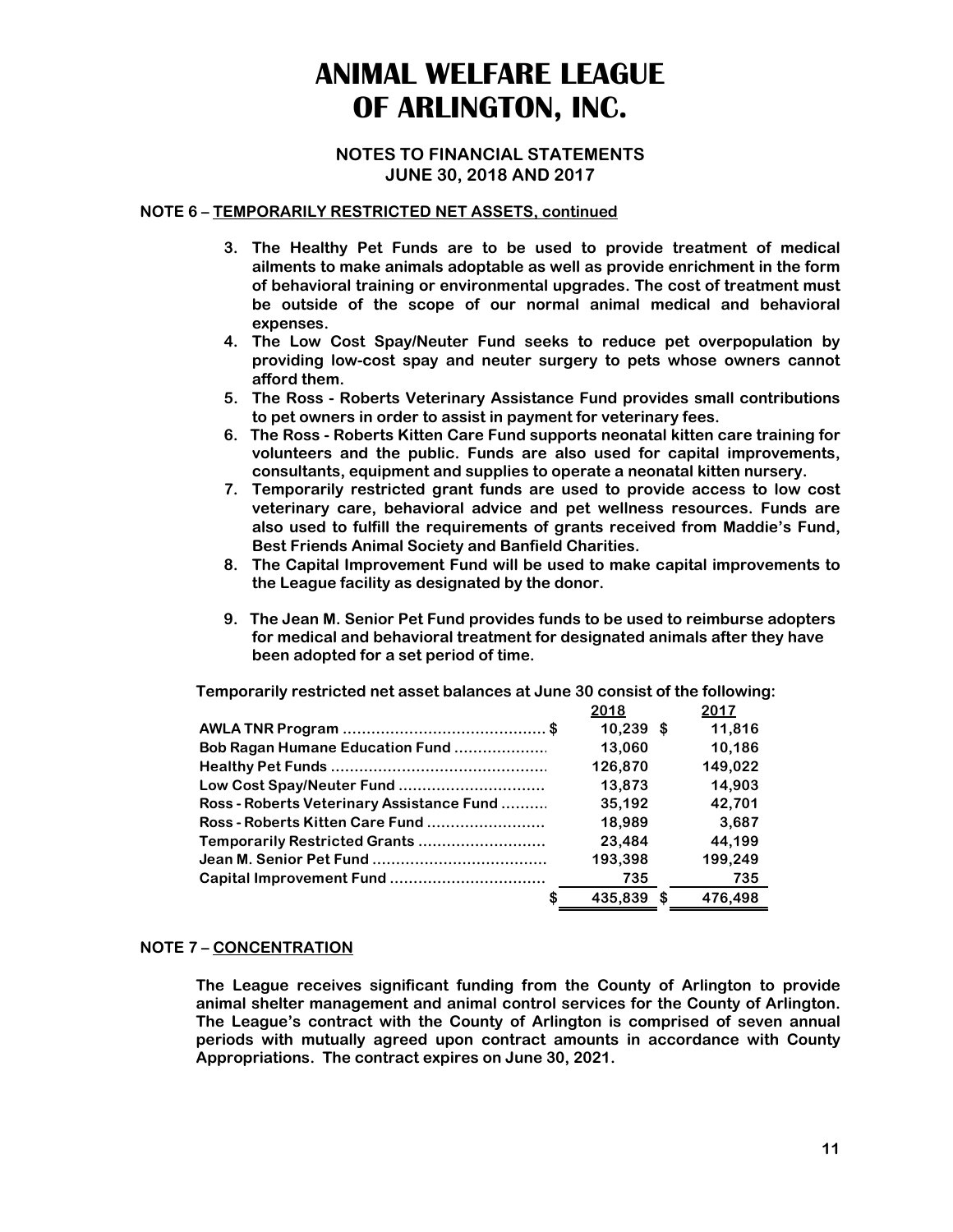#### **NOTES TO FINANCIAL STATEMENTS JUNE 30, 2018 AND 2017**

#### **NOTE 7 – CONCENTRATION, continued**

**Appropriated funds received from the County for the years ended June 30, 2018 and 2017 totaled \$1,419,517 and \$1,486,053, respectively. County Service expenses totaled \$2,062,061 and \$2,082,031 for the years ended June 30, 2018 and 2017, respectively.** 

**Because the League receives significant funding from the County of Arlington for operations, the programs and activities of the League could be materially affected if the level of funding from the County is substantially reduced.**

#### **NOTE 8 – LEASES**

**Under a lease signed in January 1997, the County allowed the League to construct, operate, and maintain a building and related structures to be used as an animal control and adoption center on a portion of the County property, rent free, over thirty years. The lease is renewable every 10 years until the expiration of the final lease term in 2027. After the expiration of the final lease term, the League's tenancy on the land will be on a month-to-month basis. The County reserves the right to refuse to recognize such month-to-month tenancy and to seek the League's eviction from the property. Upon termination of the lease agreement, the County shall pay to the League the depreciated base cost of the improvements erected on the property following the start of the lease. The League plans to enter into a new lease agreement with the County upon expiration of the final lease term in 2027.** 

**The fair value of the rent attributable to the property cannot be reasonably estimated, and accordingly has not been reflected in the accompanying financial statements. The League must, at its own cost and expense, provide public liability insurance for as long as the agreement remains in effect.** 

#### **NOTE 9 – SPECIAL EVENTS**

**Special fundraising events are reflected net of costs in the statements of activities. Gross revenues and expenses for the years ended June 30 are as follows:** 

| 2018      | 2017                  |
|-----------|-----------------------|
|           | 145.087 \$ 147.467    |
|           | $(50,354)$ $(44,342)$ |
| 94.733 \$ | 103.125               |

#### **NOTE 10 – RETIREMENT PLAN**

**The League participates in a tax-deferred annuity plan under Section 403(b) of the Internal Revenue Code covering all employees who choose to participate after attaining age 21. Under the terms of the Plan, participants may voluntarily elect to have a portion of their compensation deferred and contributed to the Plan. The League contributes 7% of compensation for all eligible employees. Retirement expense for the years ended June 30, 2018 and 2017 totaled \$63,811 and \$81,419, respectively.**